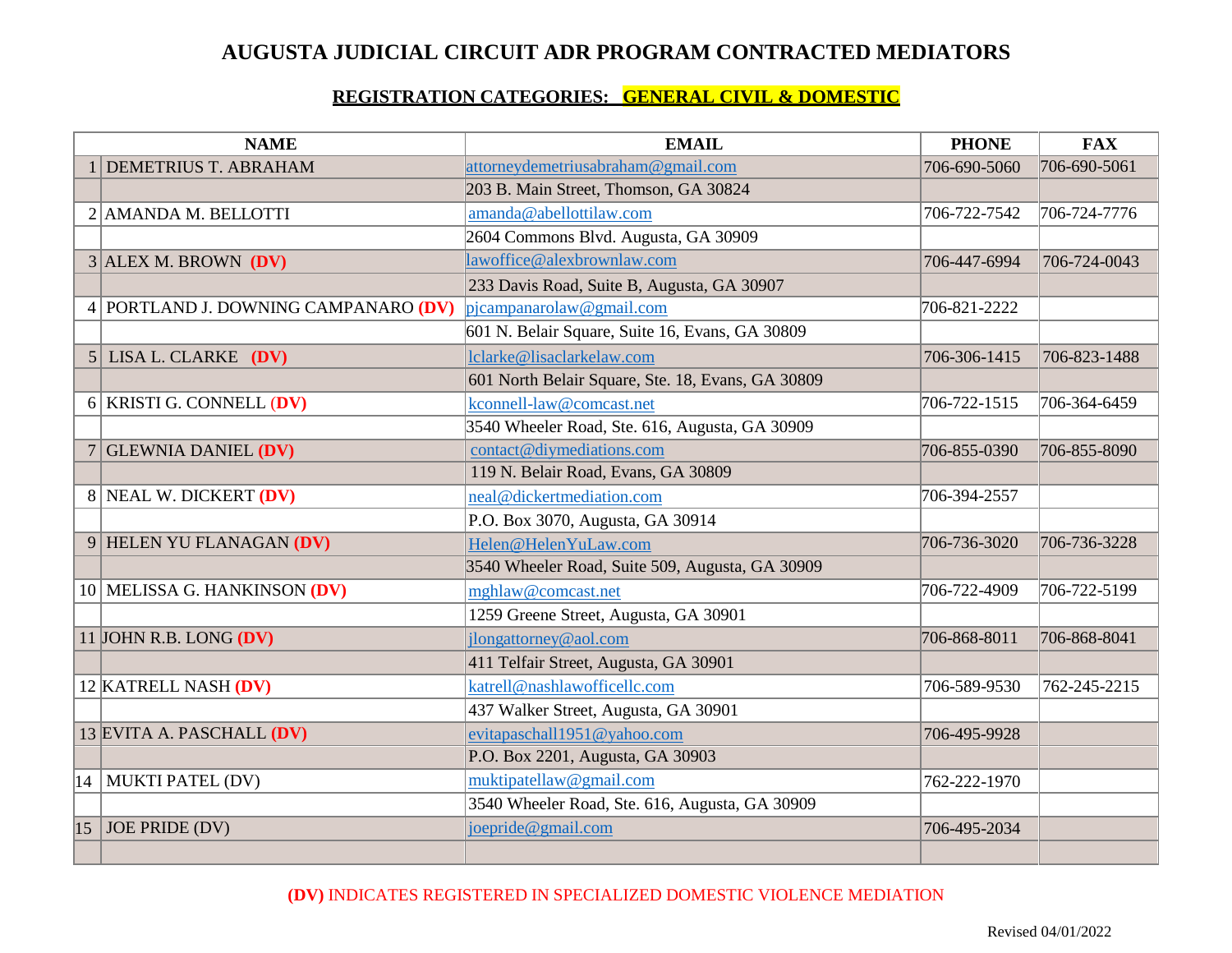## **REGISTRATION CATEGORIES: GENERAL CIVIL & DOMESTIC**

| <b>NAME</b>          |                            | <b>EMAIL</b>              | <b>PHONE</b> | FAX                |
|----------------------|----------------------------|---------------------------|--------------|--------------------|
| 16 SUE REIMER $(DV)$ |                            | contact@diymediations.com | 706-855-0390 | 706-855-8090       |
|                      |                            |                           |              |                    |
|                      | $ 17 $ J. DAVID ROPER (DV) | roperlaw@aol.com          | 706-421-8854 | $706 - 651 - 1306$ |
|                      |                            |                           |              |                    |

(DV) INDICATES REGISTERED IN SPECIALIZED DOMESTIC VIOLENCE MEDIATION

## **REGISTRATION CATEGORY: GENERAL CIVIL**

| <b>NAME</b> |                             | <b>EMAIL</b>                                           | <b>PHONE</b>          | <b>FAX</b>   |
|-------------|-----------------------------|--------------------------------------------------------|-----------------------|--------------|
|             | 18 N. STATEN BITTING, JR.   | sbitting@lsfslaw.com                                   | 706-251-9269          |              |
|             |                             | 3730 Executive Center, Dr., Ste. B, Augusta, GA 30907  | $C: 706 - 832 - 4147$ |              |
|             | 19 RAYMOND G. CHADWICK, JR. | rchadwick@chadwickmediation.com                        | 706-373-9383          |              |
|             |                             | 2714 Hillcrest Avenue, Augusta, GA 30909               |                       |              |
|             | 20 DANNY L. DURHAM          | danny@durhambraylaw.com                                | 706-738-7111          | 706-738-8010 |
|             |                             | 2560 Trade Center Drive, Evans, GA 30809               | $C: 706-832-2050$     |              |
|             | 21 RICHARD INGRAM, JR.      | richard@richardingramlaw.com                           | 706-364-0444          | 706-364-7095 |
|             |                             | 631 Ronald Reagan Drive, Ste. 102, Evans, GA 30809     |                       |              |
|             | 22 SCOTT W. KELLY           | SKelly@fulcherlaw.com                                  | 706-828-2623          | 706-396-3623 |
|             |                             | One Tenth Street, Suite 700, Augusta, GA 30901         |                       |              |
|             | 23 RICHARD "RIP" MEHRHOF    | ripmehrhof@gmail.com                                   | 706-830-5670          |              |
|             |                             | 816 Poindexter Drive, Augusta, GA 30909                |                       |              |
|             | 24 SONJA R. TATE            | state@fulcherlaw.com                                   | 706-828-2625          | 706-396-3625 |
|             |                             | 1 10 <sup>th</sup> Street, Ste. 700, Augusta, GA 30901 |                       |              |
| 25          | <b>KIMBERLY WILDER</b>      | Kwilder@dcwattorneys.com                               | 706-200-1578          | 706-229-7051 |
|             |                             | 1143 Laney Walker Blvd., Ste. 201, Augusta, GA 30901   |                       |              |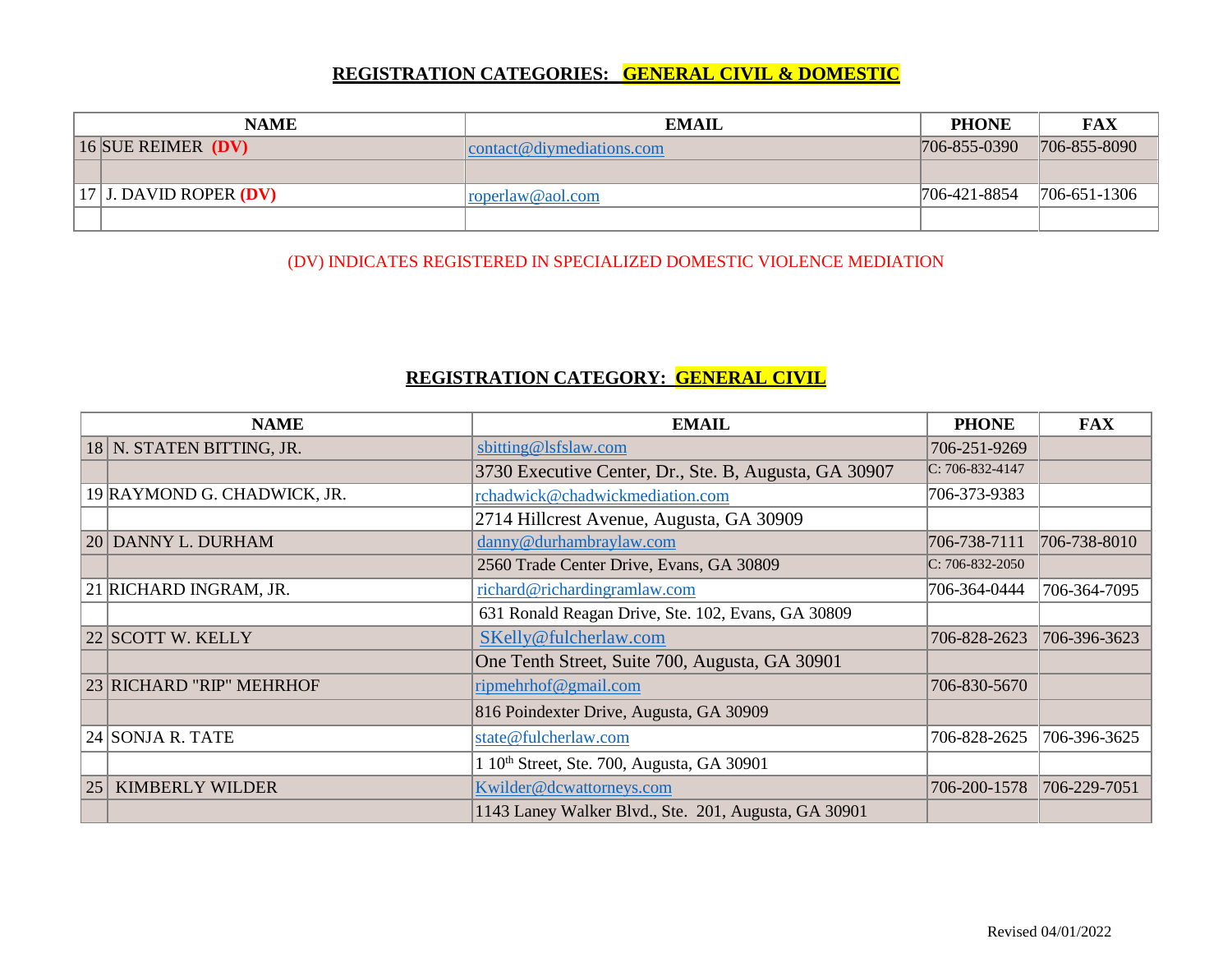### **1. Demetrius T. Abraham, Attorney at Law**

Graduate of the University of South Carolina in 2004 with a B.A. degree in Political Science and a graduate of Thomas M. Cooley Scholl of Law in Lansing, Michigan in 2009 with a Juris Doctorate. After completing law school, Demetrius became an adjunct professor for Virginia College and Strayer University where he taught several legal classes. Demetrius started practicing law shortly thereafter where he handled civil cases for the Georgia Legal Services. Demetrius then began doing conflict work in Richmond County Juvenile Court where he represented countless juveniles who had gotten in to trouble with the law. Currently Demetrius runs a general practice firm in Thomson, Georgia where he focuses on cases in criminal defense, domestic relations, personal injury and wills and estates. Demetrius is a registered mediator with the Georgia Office of Dispute Resolution. Registration Categories: General Civil Mediation, Domestic Relations Mediation Phone: 706-690-5060; Fax: 706-690-5061; email: [attorneydemetriusabraham@gmail.com](mailto:attorneydemetriusabraham@gmail.com) FEE: 2 party - \$120 per party per hour; multi-party - \$100 per party per hour

#### **2. Amanda Bellotti, Attorney at Law**

Capers, Dunbar, Sanders & Bellotti, LLP Licensed in Georgia and South Carolina [www.capersdunbar.com](http://www.capersdunbar.com/) Registration Categories: General Civil Mediation, Domestic Relations Mediation Phone: 706-722-7542; Fax: 706-722-7776; email: [amanda@abellottilaw.com](mailto:amanda@abellottilaw.com) FEE: \$125.00 per party per hour

## **3. Alex M. Brown, Attorney at Law**

Alex M. Brown, LLC [www.alexbrownlaw.com](http://www.alexbrownlaw.com/)

Registration Categories: General Civil Mediation, Domestic Relations Mediation; Specialized Domestic Violence Mediation; Non-binding Arbitration Phone: 706-447-6994; Fax: 706-724-0043; email: [lawoffice@alexbrownlaw.com](mailto:lawoffice@alexbrownlaw.com)

FEE: \$150.00 per party per hour

### **4. Portland Jaye Downing Campanaro "P.J.", Attorney at Law**

P.J. graduated Cumberland School of Law at Samford University in 1999 and started her career as an Assistant District Attorney in Tennessee. She was the Chief Assistant Solicitor General for Richmond County from 2004-2010. P.J. started her own law firm in 2010. The Law Office of Portland Campanaro is a full service law firm with vast experience in criminal, family law, appeals and general civil litigation. P.J. is licensed in Georgia, South Carolina, and Tennessee. [www.csralawyer.com](http://www.csralawyer.com/)

Registration Categories: General Civil Mediation, Domestic Relations Mediation; Specialized Domestic Violence Mediation

Phone: 706-821-2222; email: [pjcampanarolaw@gmail.com](mailto:pjcampanarolaw@gmail.com)

FEE: \$125.00 per party per hour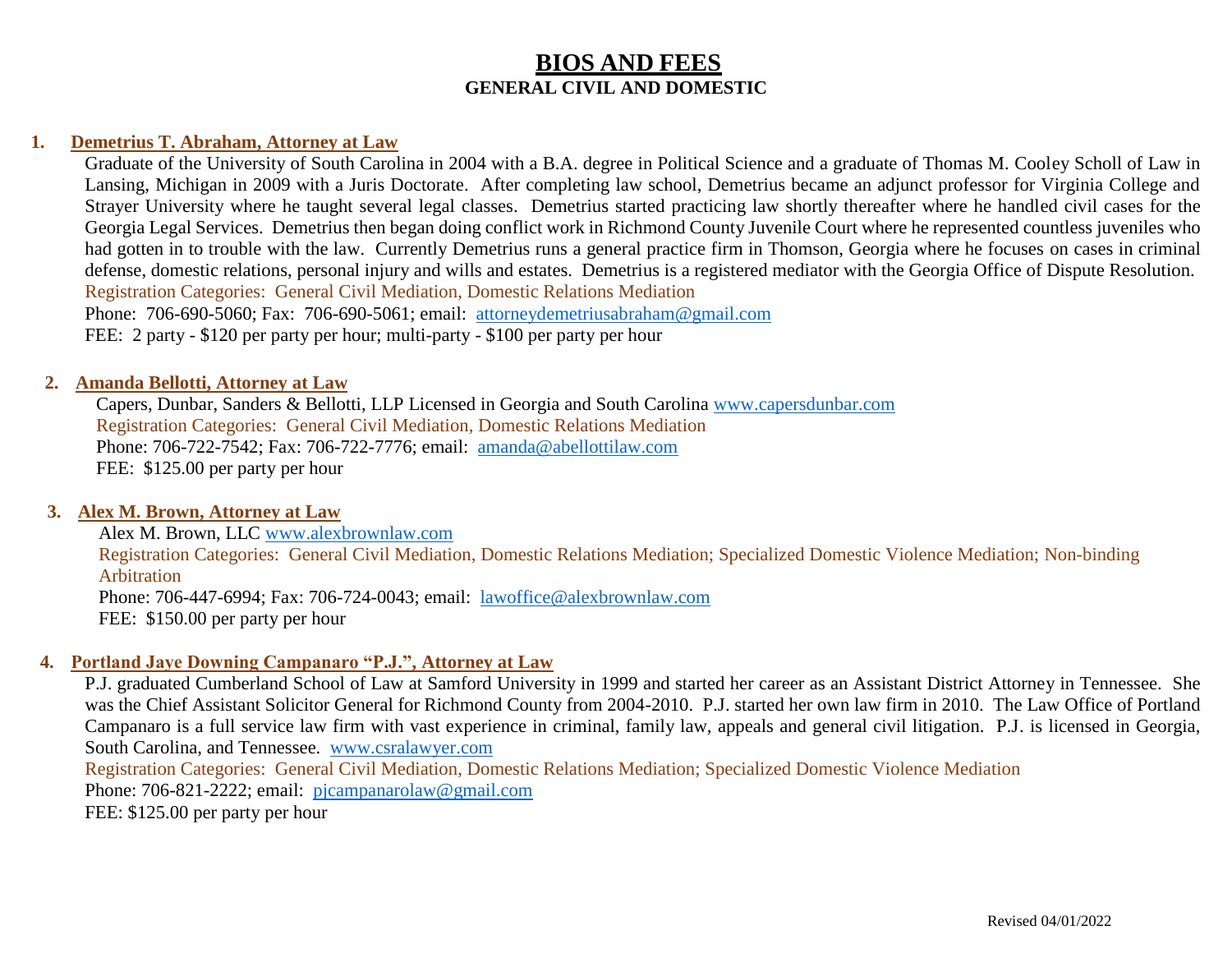## **5. Lisa L. Clarke, Attorney at Law**

Lisa L. Clarke, P.C. 29 years' experience in Family Law Registration Categories: General Civil Mediation, Domestic Relations Mediation, Specialized Domestic Violence Mediation Phone: Office - 706-306-1415; Fax: 706-823-1488; email: [lclarke@lisaclarkelaw.com](mailto:lclarke@lisaclarkelaw.com) FEE: \$150.00 per party per hour

#### **6. Kristi G. Connell, Attorney at Law**

## Connell Law Firm, LLC;<https://www.connell-law-firm.com/>

Received Juris Doctor from Walter F. George School of Law at Mercer University in 2000; practiced for 14 years both as an Assistant District Attorney and Chief Assistant District Attorney for the Augusta Judicial Circuit; now a partner in a general litigation firm specializing in civil, domestic and criminal law.

Registration Categories: General Civil Mediation, Domestic Relations Mediation; Specialized Domestic Violence Mediation

Phone: 706-722-1515; Fax: 706-364-6459; email: [kconnell-law@comcast.net](mailto:kconnell-law@comcast.net)

FEE: \$100.00 per party per hour; one hour minimum; notice of cancelation must be provided to the mediator within 24 hours; cancelations that occur without a 24-hour notice are subject to a cancelation fee.

### **7. Glewnia Daniel**

After an almost 35-year career in law enforcement, Glewnia Daniel joined DIY Mediations. Her career interminably placed her in positions of trust and confidentiality. Her work history includes almost two years with the Georgia Department of Corrections – Probation Department; over 21 years with Federal Probation and the last 11 plus years employed with Columbia County Sheriff's Office. Glewnia completed an honors program at Agnes Scott College, received an Associate of Science Degree from Atlanta University and her Bachelor's Degree from Georgia State University. She excels in background checks, computerized payroll processing, healthcare benefits and has expertise as a Human Resource Specialist. Glewnia has extensive training in: client interviews, new hire orientation and processing; data compilation; personnel, background and medical file maintenance; demographic statistics; research and report writing; and specialized training in active listening.

Registration Categories: General Civil Mediation, Domestic Relations Mediation, Specialized Domestic Violence Mediation Phone: 706-855-0390; Fax: 706-855-8090; email: [contact@diymediations.](mailto:contact@diymediations)com

FEE: 125.00 per party per hour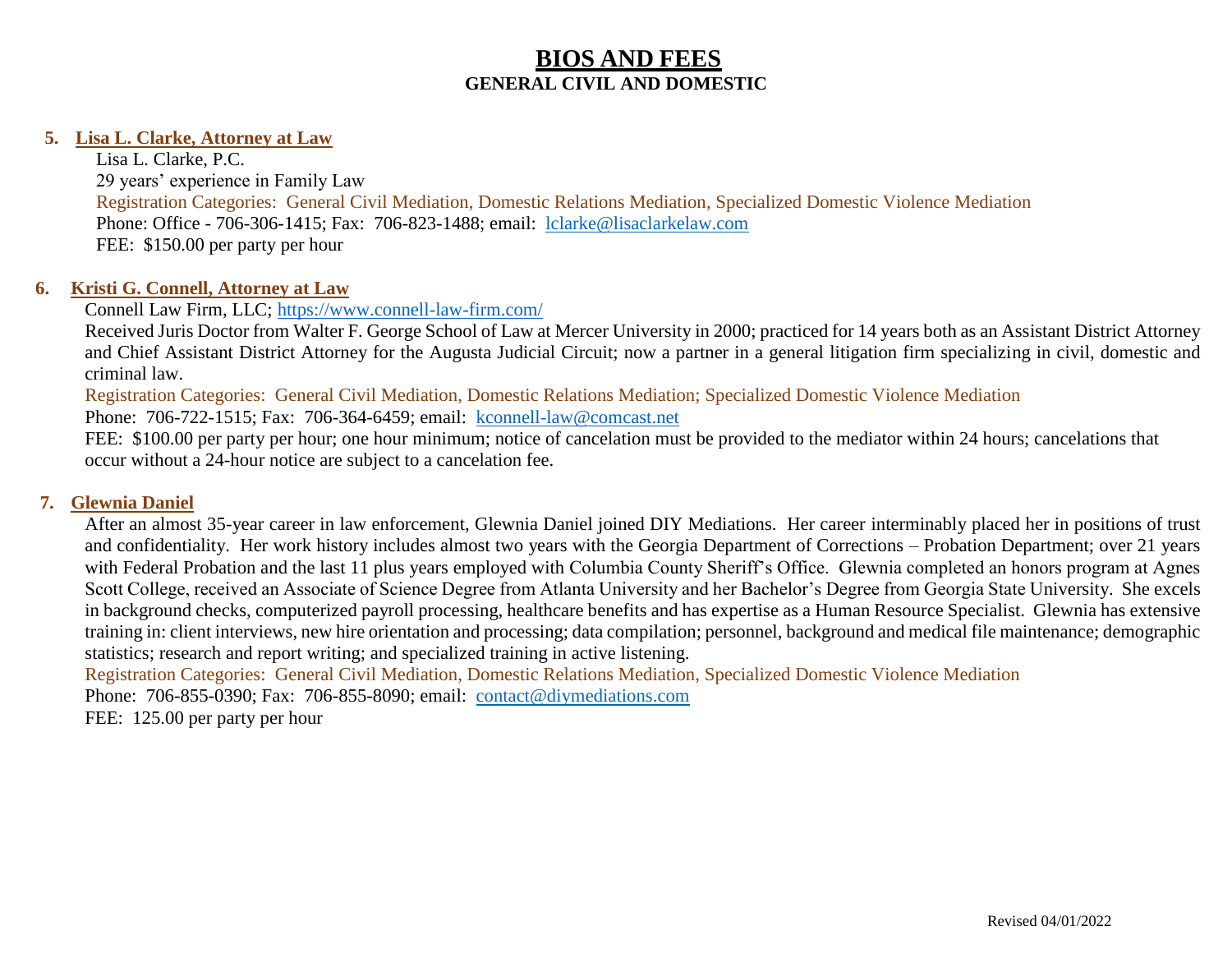#### **8. Neal W. Dickert, Attorney at Law**

Dickert Mediation LLC. [www.DickertMediation.com](http://www.dickertmediation.com/) Superior Court Judge for the Augusta Judicial Circuit (January 1997 - November, 2007); private practice of civil litigation in multiple areas in the State and Federal courts of Georgia and South Carolina from 1974 to 1996 and 2008 to 2020; Senior Superior Court Judge, July 1,2020, to present; frequent lecturer and author of papers on mediation and civil litigation with Institute of Continuing Legal Education of Georgia; admitted to practice and registered as a mediator in Georgia and South Carolina; experienced mediator in hundreds of cases in all areas of civil litigation to include personal injury, premises liability, professional negligence, product liability, commercial litigation, contract disputes, and consumer litigation; member of the Georgia and National Academy of distinguished Neutrals; former Chair of the Board of Trustees of the Institute of Continuing Judicial Education for the State of Georgia; and author of the Georgia Handbook on Foundations and Objections published by Thomson Reuters.

Registration Categories: General Civil Mediation, Domestic Relations Mediation, Specialized Domestic Violence Mediation, Non-binding Arbitration Phone: 706-394-2557; email: [Neal@dickertmediation.com](mailto:Neal@dickertmediation.com)

FEE: \$375 per hour divided between the parties

#### **9. Helen Yu Flanagan, J.D. , Attorney at Law**

1990 Georgia State University, College of Law; B.S. 1987, Chemical Engineering, Columbia University, New York City. Former Assistant District Attorney. Been in practice in Augusta, Georgia since 1990. Focus on Family and Domestic Law. Other areas of practice include Probate and Estate, Adoption and Personal Injury.

Registration Categories: General Civil Mediation, Domestic Relations Mediation, Specialized Domestic Violence Mediation Phone: 706-736-3020; Fax: 706-736-3228; email: [Helen@HelenYuLaw.com](mailto:Helen@HelenYuLaw.com) FEE: \$125.00 per party per hour

#### **10. Melissa G. Hankinson, Attorney At Law**

Juris Doctor, 1995 Cumberland School of Law at Samford University. Boutique law firm practice focusing on alternative dispute resolution. Practice experience in general civil litigation, family law, medical malpractice, civil rights, and criminal law. Registration Categories: General Civil Mediation, Domestic Relations Mediation; Specialized Domestic Violence Mediation Phone: 706-722-4909; Fax: 706-722-5199; email: [mghlaw@comcast.net](mailto:mghlaw@comcast.net) FEE: \$125.00 per party per hour

#### **11. John R. B. Long, Attorney at Law**

John R. R. "Jack" Long is a mediator certified by the Georgia Office of Dispute Resolution to handle disputes in both civil and domestic relations cases. He is a graduate of the Georgia Institute of Technology and the Walter F. George School of Law at Mercer University. An Augusta-based lawyer, he runs a general litigation practice and has extensive experience in appellate practice and in the areas of civil litigation, divorce and custody issues, and labor and employment law. He serves on the Executive Committee for the Board of Governors for the State Bar of Georgia, and is the Immediate Past President of the State Bar of Georgia YLD.

Registration Categories: General Civil Mediation, Domestic Relations Mediation, Specialized Domestic Violence Mediation Phone: 706-868-8011; Fax: 706-868-8041; email: [jlongattorney@aol.com](mailto:jlongattorney@aol.com)

FEE: \$250.00 per hour split equally between parties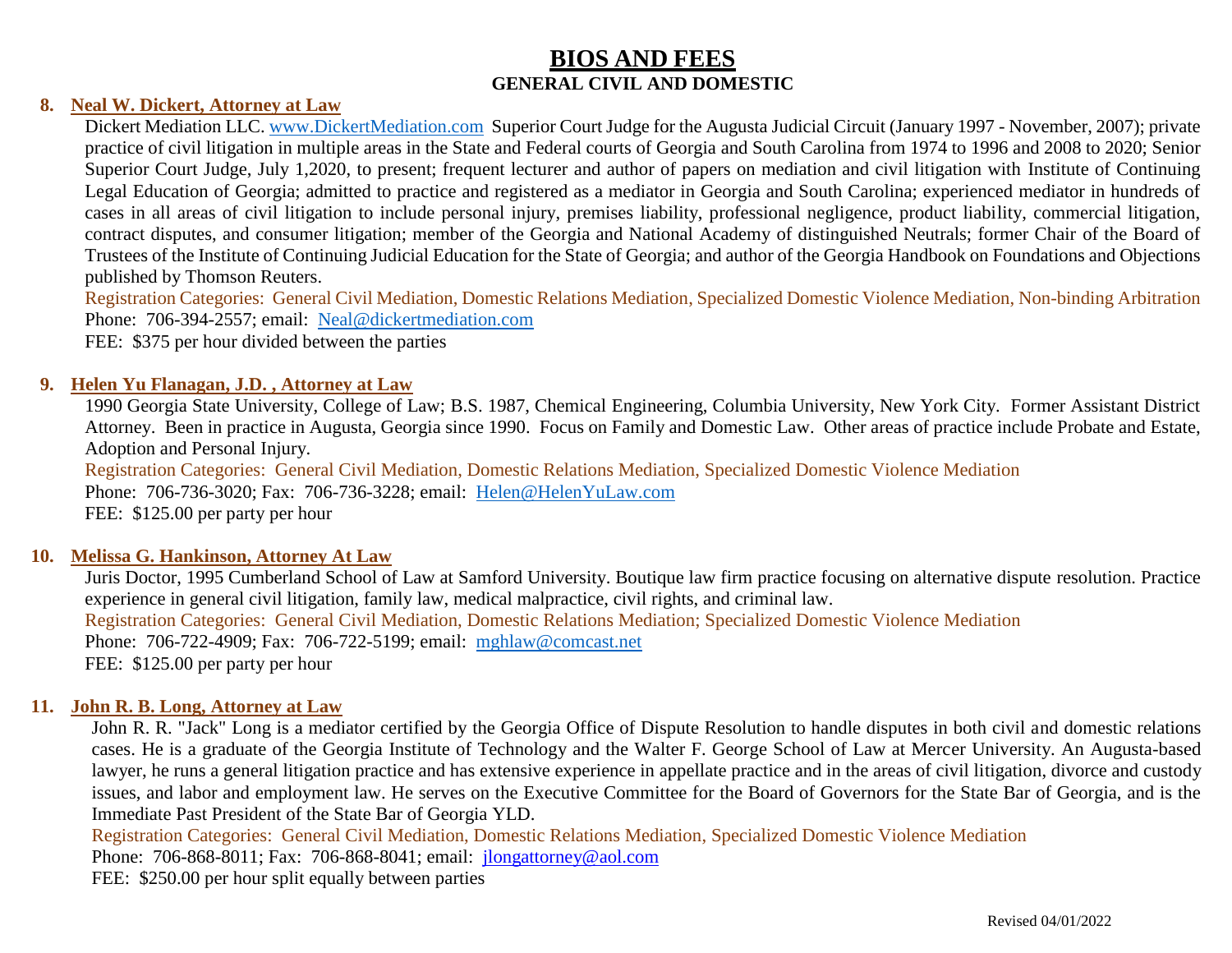#### **12. Katrell Nash, Attorney at Law**

Experience trial attorney with over seven years legal experience in the Civil, Magistrate, State, Superior, and Georgia appellate courts. Nash is a 2009 graduate of Mississippi College School of Law in Jackson, MS. She is admitted to practice law in the states of Georgia and Mississippi. She is a former supervisor at the Augusta Circuit Law Office of the Public Defender.

Registration Categories: General Civil Mediation, Domestic Relations Mediation, Specialized Domestic Violence Mediation

Phone: 706-589-9530; Fax: 762-245-2215; email: [katrell@nashlawofficellc.com](mailto:katrell@nashlawofficellc.com)

FEE: \$150.00 per hour divided by the parties; one hour minimum; notice of cancelation must be provided to the mediator within 24 hours; cancelations that occur without a 24-hour notice are subject to a cancelation fee.

#### **13. Evita A. Paschall, Attorney at Law**

Received a Juris Doctor Degree from the University of Georgia Law School (1976). Graduated Cum Laude from Howard University, Washington D.C. (1973). Finished Boggs Academy High School, Keysville, GA, as the Valedictorian in 1969. Has been practicing law for over 40 years, concentrating in Bankruptcy Law and Personal Injury cases for the last 20 years. Is a criminal law veteran who began as an Assistant District Attorney in Richmond County (1976-1979), an Assistant Solicitor of State Court (1988) and Solicitor of Magistrate Court (1988-1994) (2012 present). Has a strong judicial presence and background having served for 4 years as Municipal Court Judge. Regularly appears in court (because 80% of her practice has been trial practice). Admitted to: Georgia Court of Appeals; U.S. District Court for the Southern District; United States Court of Appeals 11<sup>th</sup> Circuit; United States District Court for the Northern District.

Registration Categories: General Civil Mediation, Domestic Relations Mediation, Specialized Domestic Violence Mediation Phone: 706-495-9928; email: [evitapaschall1951@yahoo.com](mailto:evitapaschall1951@yahoo.com)

FEE: \$125 per party per hour, one hour minimum; Notice of cancelation must be provided to the mediator within 24 hours; cancelations that occur without a 24-hour notice are subject to a cancelation fee.

#### **14. Mukti Patel, Attorney at Law**

Received Juris Doctor form DePaul University School of Law in Chicago, Illinois in 2002; practiced for close to 6 years as an Assistance District Attorney for the Augusta Judicial Circuit; in private practice as a sole practitioner; specializing in real estate, probate, landlord-tenant, general civil litigation, criminal and family law.

Registration Categories: General Civil Mediation, Domestic Relations Mediation, Specialized Domestic Violence Mediation Phone: 762-222-1970; email: [Muktipatellaw@gmail.com](mailto:Muktipatellaw@gmail.com)

FEE: \$150.00 per hour split between the parties; one hour minimum, notice of cancelation must be provided to the mediator within 24 hours; cancelations that occur without a 24-hour notice are subject to a cancelation fee.

#### **15. Joe Pride, J.D.**

Registration Categories: General Civil Mediation, Domestic Relations Mediation, Specialized Domestic Violence Mediation Phone: 706-495-2034; email: [joepride@gmail.com](mailto:joepride@gmail.com) FEE: Domestic - \$60 per party per hour Civil - \$250 Flat fee split between the parties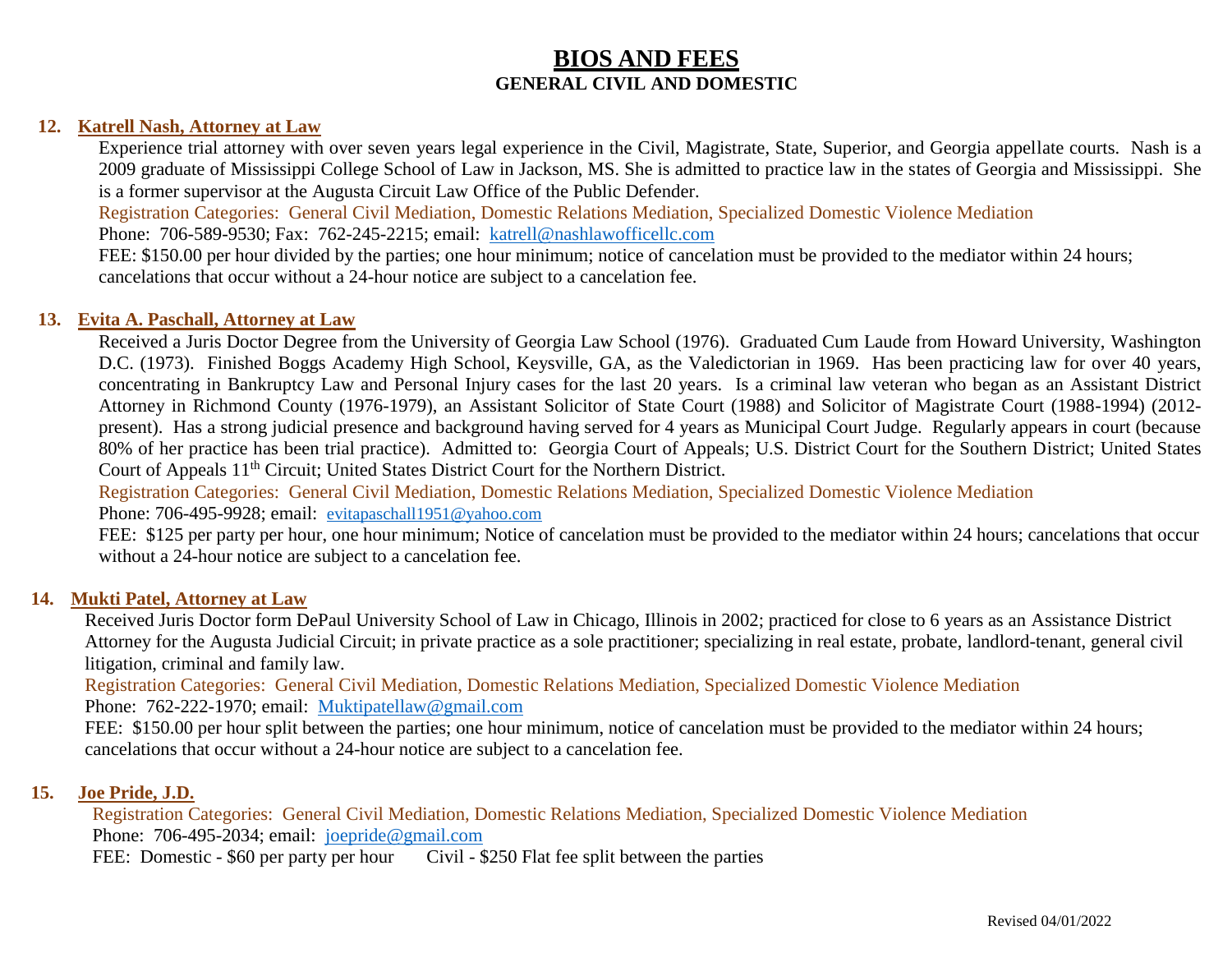#### **16. Sue Reimer, Attorney at Law**

Sue Reimer established DIY Mediations, LLC, after 40 years of practicing law as Reimer Law Firm. She specialized in family law, property matters, and wills and probate. Sue's goal is to help people who want to represent themselves, but need some assistance in reaching a fair agreement and completing the court-mandated paperwork. If the parties are successful in resolving some or all of their contested issues, and in conjunction with the mediation, Sue will prepare the mediation agreement. DIY Mediations offers an opportunity for parties to control their own outcome in a relaxed environment, with flexible hours and video-conferencing capabilities where approved by the Court. Registration Categories: General Civil Mediation, Domestic Relations Mediation, Specialized Domestic Violence Mediation Phone: 706-855-0390; Fax: 706-855-8090 email: [contact@diymediations.com](mailto:contact@diymediations.com) FEE: \$125.00 per party per hour

#### **17. J. David Roper, Senior Superior Court Judge**

Received AB and JD from University of Georgia. Admitted to practice law in 1973. Specialized in complex real estate matters, corporations and nonprofits, estate planning and probate matters, and related litigation. Elected Superior Court Judge. Served from 2007 until 2017. Currently serving as a Senior Superior Court Judge.

Registration Categories: Non-binding Arbitration, General Civil Mediation, Domestic Relations Mediation, Specialized Domestic Violence Mediation Phone: 706-421-8854; Fax: 706-651-1306; email: [roperlaw@aol.com](mailto:roperlaw@aol.com) FEE: \$150.00 per party per hour with a 3-hour minimum

Revised 04/01/2022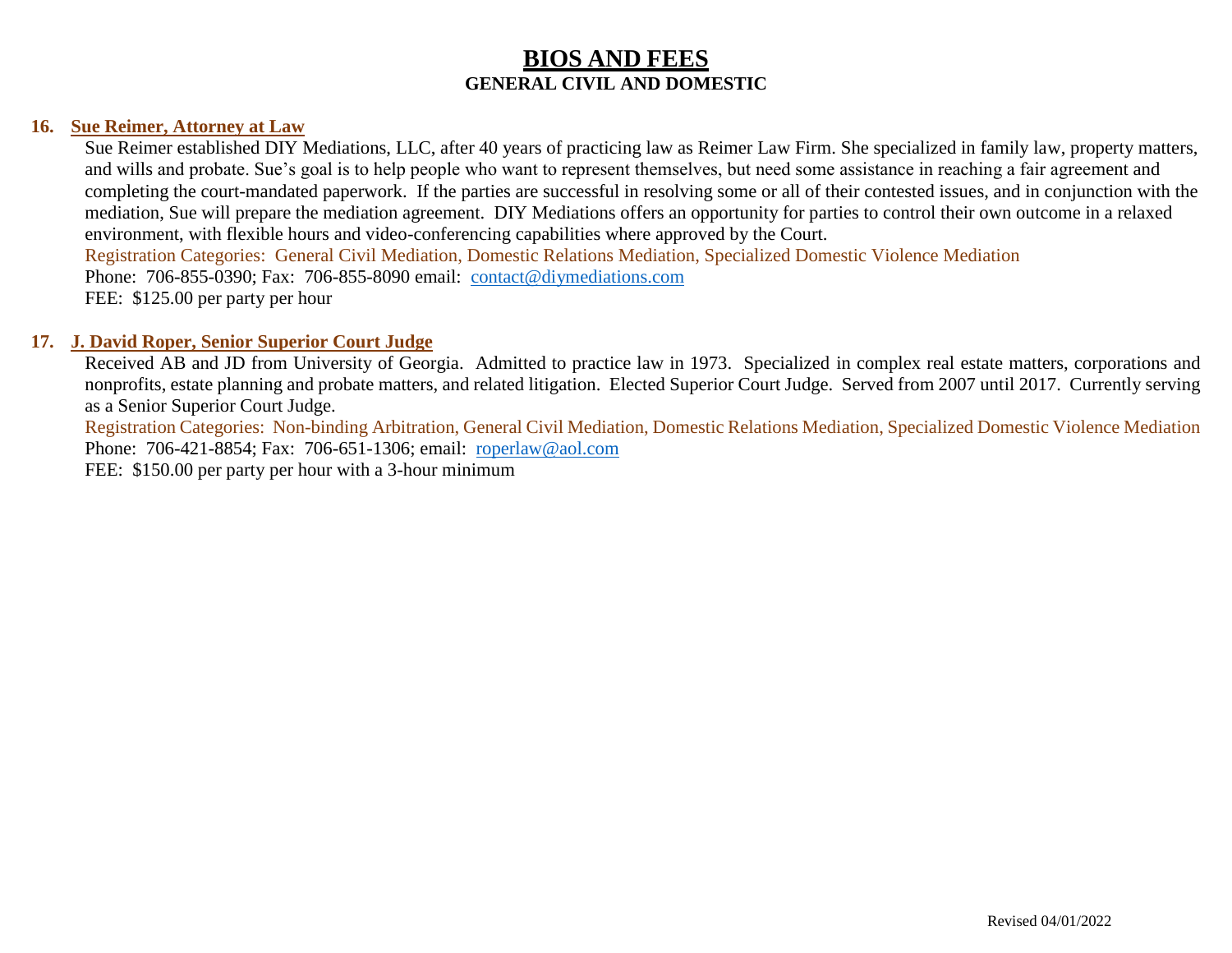# **BIOS AND FEES GENERAL CIVIL**

## **18. N. Staten Bitting, Jr., Attorney at Law**

BA Furman University, 1975; JD cum Laude, Stetson University College of Law, 1978; Admitted to Practice Georgia and Florida. Near 35 years of practice in general civil litigation. Numerous cases tried to verdict in Federal and Georgia courts. Litigated cases have included motor vehicle accidents, premises liability, construction, fraud, commercial contracts, real estate and others. Registered neutral with the Georgia Office of Dispute Resolution; over 400 cases resolved as a mediator.

Registration Category: General Civil Mediation Phone: 706-251-9269; Cell: 706-832-4147; email: sbitting@lsfslaw.com FEE: \$320.00 per hour split between the parties

### **19. Raymond G. Chadwick, Attorney at Law**

CHADWICK MEDIATION & ARBITRATION Graduate of Emory University and the University of Virginia School of Law. Served as military trial counsel in the United States Air Force. Over 30 years of litigation practice beginning with Knox & Zacks, Augusta, GA, which merged with Kilpatrick & Cody which became Kilpatrick Stockton (now Kilpatrick Townsend). Areas of practice included personal injury, medical malpractice, products liability, and business disputes. A full-time mediator and arbitrator since 2010. Served as chair and member of the executive committee of the State Bar of Georgia's Dispute Resolution Section, a member of the Supreme Court of Georgia's Commission on Dispute Resolution, a presenter and program chair for the Georgia Institute of Continuing Legal Education and presenter for the Georgia Office of Dispute Resolution on various mediation topics. Author of "Success at Mediation, How to Define and Accomplish It."

Registration Categories: Non-binding Arbitration, General Civil Mediation

Phone: Cell - 706-373-9383; email: [rchadwick@chadwickmediation.com](mailto:rchadwick@chadwickmediation.com)

FEE: \$300.00 per hour - 2 party case; \$375.00 per hour - 3 party case; \$400.00 per hour - 4 party case

#### **20. Danny L. Durham, B.A., J.D.**

Founder and owner of Durham Bray Law Firm, P.C. located in Evans, Georgia. Currently and for the past 33 years, works as a Trial Lawyer with vast experience in personal injury law. Over 28 years of handling complex motor-carrier litigation. Other specialties include: Premises Liability Products Liability, Professional Negligence, Nursing Home Liability, Contract disputes, and Dram Shop Litigation. State Registered Mediator and Arbitrator who enjoys being a Neutral to help people reason together and settle their matters.

Registration Categories: Non-binding Arbitration, General Civil Mediation

Phone: 706-738-7111; cell: 706-832-2050; Fax: 706-738-8010; email: danny@durhambraylaw.com FEE: \$125.00 per party per hour

## **21. Richard A. Ingram, Jr. Attorney at Law**

Attended Cumberland School of Law, Graduated with Juris Doctor May 1990. Admitted to practice in Georgia in both State and Federal Courts. Practice areas, Personal Injury and Criminal Law. Registration Category: General Civil Mediation Phone: 706-364-0444; Fax: 706-364-7095; email: Scheduling: [lisa@richardingramlaw.com](mailto:lisa@richardingramlaw.com) FEE: \$125.00 per party per hour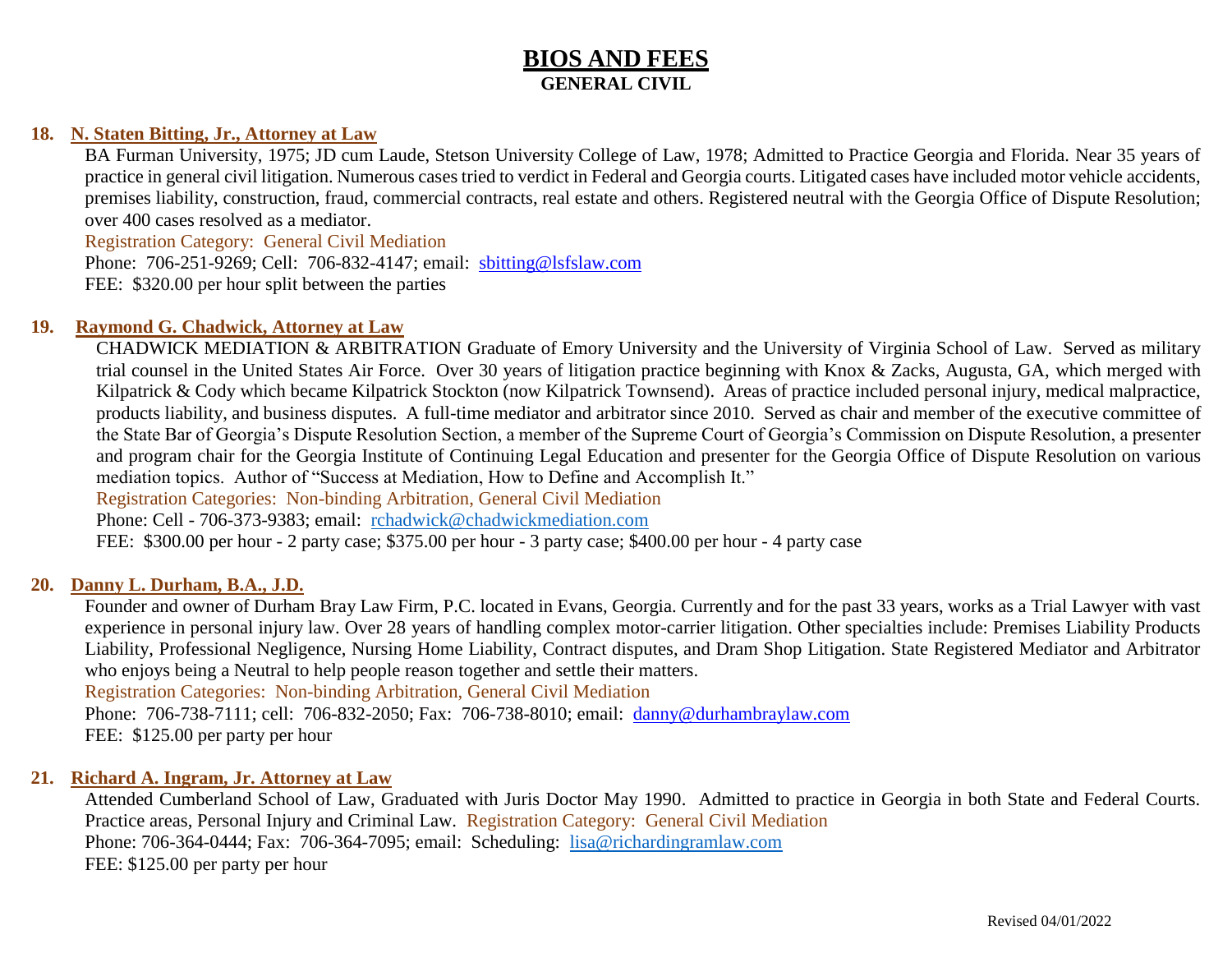# **BIOS AND FEES GENERAL CIVIL**

# **22. Scott W. Kelly, Attorney at Law**

Scott is a graduate of the University of Georgia, where he earned his B.B.A. in 1990 and his J.D. in 1993. He has been practicing law for more than 28 years and is "AV" rated in Martindale-Hubbell (highest available peer review rating for attorneys). Scott has served as lead counsel in hundreds of cases involving a wide range of practice areas including person injury, wrongful death, civil rights law, public sector liability, commercial disputes, construction disputes, insurance coverage and subrogation. He recognizes that the value of mediation lies in the parties' ability to determine their own fate rather than putting it in the hands of others. Registration Category: General Civil Mediation Phone: 706-828-2623; Fax: 706-396-3623; email: [SKelly@fulcherlaw.com](mailto:SKelly@fulcherlaw.com) FEE: \$125.00 per party per hour

## **23. Richard "Rip" Mehrhof, Attorney at Law**

Attended Mercer University Undergraduate and Walter F. Georgia School of Law, Graduated with Juris Doctor in May, 1975. Admitted to practice in Georgia and South Carolina. Common subjects of practice include insurance policy/coverage litigation; insurance defense litigation, environmental defense or representation on behalf of corporations, representation plaintiffs in toxic exposure, environmental litigation, products liability litigation, and representation of plaintiffs and defendants in general liability cases. Countless trials in both State and Federal Courts; also involved in significant number of mediations/arbitrations.

Registration Category: General Civil Mediation Phone: 706-830-5670; email: [ripmehrhof@gmail.com](mailto:ripmehrhof@gmail.com) FEE: \$150.00 per party per hour

### **24. Sonja R. Tate, Attorney at Law**

Practicing Trial Attorney for over 20 years; Member of the State Bar of Georgia since 1996 and the South Carolina Bar since 1999; BA University of Georgia, 1993; JD University of Georgia 1996; Extensive experience in cases involving insurance defense litigation, policy and coverage issues, premises liability, toxic exposure, transportation, products liability, contracts, and general liability on behalf of individuals and corporations. Trial experience in State and Federal Courts of Georgia and South Carolina.

Registration Category: General Civil Mediation

Phone: 706-828-2625; Fax: 706-396-3625; email: [state@fulcherlaw.com](mailto:state@fulcherlaw.com) FEE: \$320.00 per hour, split between the parties